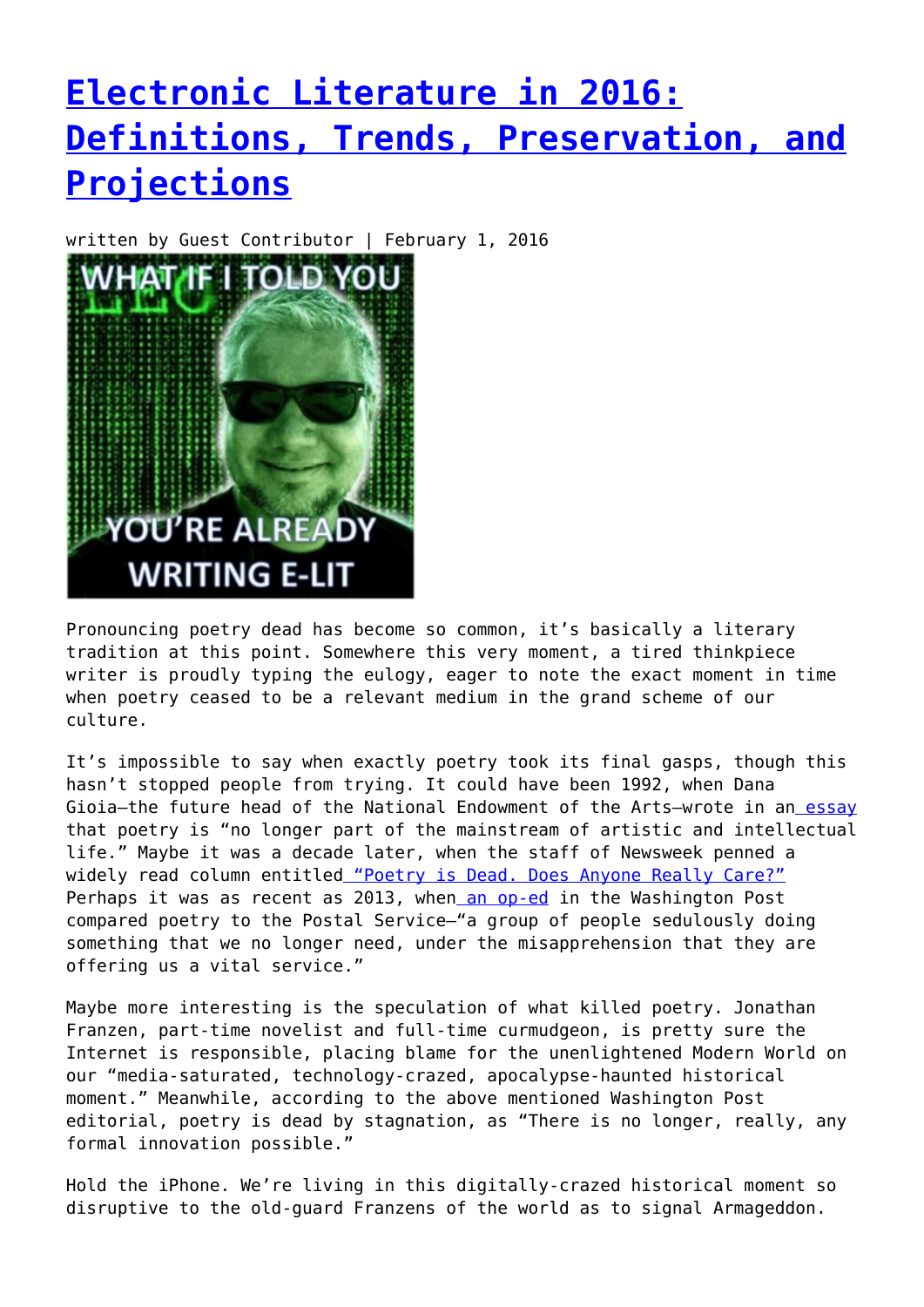AND, simultaneously, poetry—a form of creative expression that has constantly evolved since the Epic of Gilgamesh was published in 2100 BC—is just now experiencing a fatal failure to innovate. How is this possible?

Well, it's not. In fact, a compelling body of evidence suggests that, thanks to rapidly accelerating technology, the world of poetry is entering a golden age of sorts, ripe with innovations that we can't yet fully understand. In the ashes of digital disruption, a contemporary literary movement is taking shape, and it's found a way to take advantage of the news ways people are both consuming and producing information. It's called electronic poetry (sometimes digital poetry)—a form of electronic literature (sometimes digital literature)—and it may very well change everything we thought we knew about poetry.

To get a better idea of what all this means, I spoke with Leonardo Flores, creator and publisher of the scholarly blogging project  $I \bullet E$ -Poetry. His thoughtful and well-sourced answers should provide a useful primer of how electronic poetry came to be and where it is heading in 2016.

**Jake Offenhartz: First off, it seems that the vocabulary and set of definitions concerning electronic literature is still in the process of being written. For the uninitiated, how would you define electronic literature?**

**Leonardo Flores:** The most common misconception among the uninitiated is to equate e-lit to e-books. Nothing is further from the truth. E-books are a way to represent print books in digital media. E-lit is a creative exploration of the word in digital media.

Several authoritative definitions of electronic literature have been formulated over the years but they are periodically revisited and revised as the field changes and grows. The Electronic Literature Organization (ELO) formulated and published an excellent definition in January 2007.

Electronic literature, or e-lit, refers to **works with important literary aspects that take advantage of the capabilities and contexts provided by the stand-alone or networked computer**" ([What is E-Lit?\)](http://eliterature.org/what-is-e-lit/).

This definition has served the field well, but genres change at an accelerated pace in the digital world. When this definition was formulated, social networks were only starting to gain in popularity, the iPhone hadn't been launched (not to mention iPads or Android touchscreen devices), netbooks (remember those?) were just being introduced to the market, Flash reigned supreme as multimedia authoring software, and cloud computing was on the forecast. The definition still works, but we need to change it or expand our understanding of "computer" to include smartphones, smart TVs, smart watches, (notice the naming trend?), wearable devices (such as Google Glass, Oculus Rift, Microsoft Hololens), the Internet of Things (IoT), and other yet unforeseen technologies. The list of genres offered in the definition also needs to be updated to include bots, kinetic typography, image macro and animated GIF memes, Twine games, and other emergent genres.

We also need to account for the ubiquity of computing and digital media. In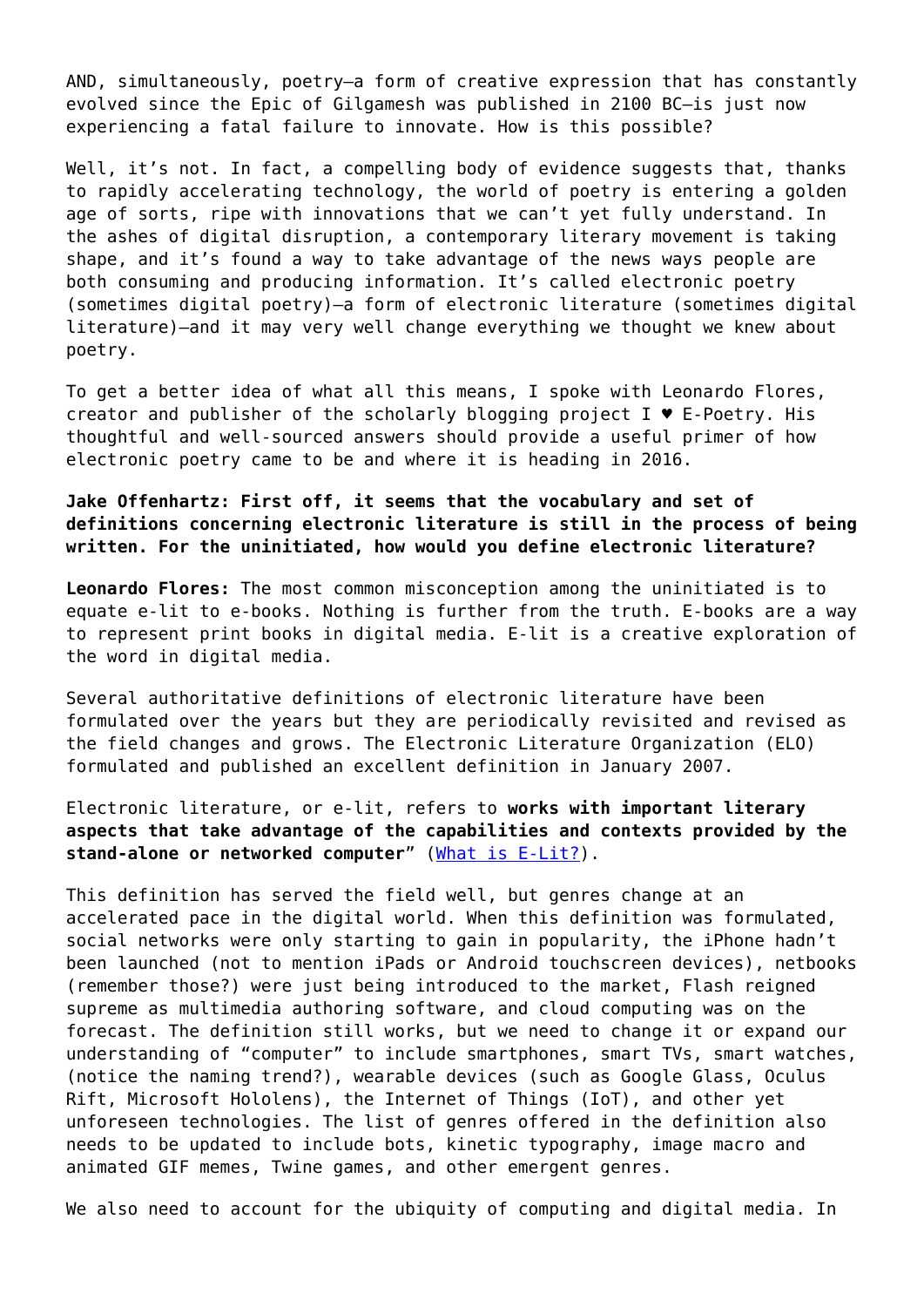the early days of the field, the distinction between print and digital writing was a convenient and rhetorically powerful trope. But now that most contemporary writing is already "born digital" (though designed for printbased interfaces) its digitality has lost power as an indicator. This raises a few questions: how much of an engagement with digital and electronic media is enough for something to be considered e-lit? And what distinguishes eliterature from computationally intensive works such as videogames? How eliterary is a work of e-lit?

Electronic literature comes in many shapes and sizes: and its traditions and communities of practice are as diverse as there are technologies. As electronic literature communities emerge around the world they bring with them their own particular engagements with digital media. For example, N. Katherine Hayles' periodization of electronic literature into two generations– early text-based works up to 1995 and a more multimedia intensive contemporary period after that year– is centered on the U.S., Canada, England, and Australia in its perspective. As we now know, this kind of period boundary doesn't work well for countries like Poland which has a rich demo scene tradition, Arabic e-literature that is still based heavily on multimedia compositions on the virtual and printable page, and Latin American e-literature is rich with videopoetry and multimedia performances.

There are ongoing attempts to update the definition of e-literature. Scott Rettberg's entry on "Electronic Literature" in *[The Johns Hopkins Guide to](https://jhupbooks.press.jhu.edu/content/johns-hopkins-guide-digital-media) [Digital Media](https://jhupbooks.press.jhu.edu/content/johns-hopkins-guide-digital-media)* (2014) does a great job of unpacking the ELO's 2007 definition and expanding upon it. More recently, the ELC3 Editorial Collective– a team of 4 scholars (myself included) recently tasked with the creation of the [Electronic Literature Collection, Volume 3—](http://eliterature.org/elc3/) has been working with a definition, provisionally recasting it along these simplified lines:

Electronic literature (or e-lit) thrives at the intersection of digital media and textuality.

Whatever definitions we settle on, it's exciting to study an emergent literary form that is constantly evolving beyond established definitions.

**JO: As editor and writer of the I ♥ E-Poetry blogging project, you've spent over four years personally reviewing over 550 works of electronic literature. Have you noticed any shifts in the genre during that time? Would you say that people are interacting with digital poetry today in ways that they weren't when this project was originally conceived?**

**LF:** There have been several technological significant shifts in the past four years that have had an impact on electronic literature. The development of faster wireless data helped shift storage and computation to the cloud. Social media networks developed into platforms for the development of apps, games, and bots. Touchscreen and mobile devices, such as tablets and smartphones became important platforms and marketplaces for digital works. Motion sensing software, wearable devices, and VR devices are developing into desirable development platforms. Browsers have matured to become extensible platforms for the development of Web apps, plugins, add-ons. And to stop somewhere, Flash has been replaced by HTML5, JavaScript, and other authoring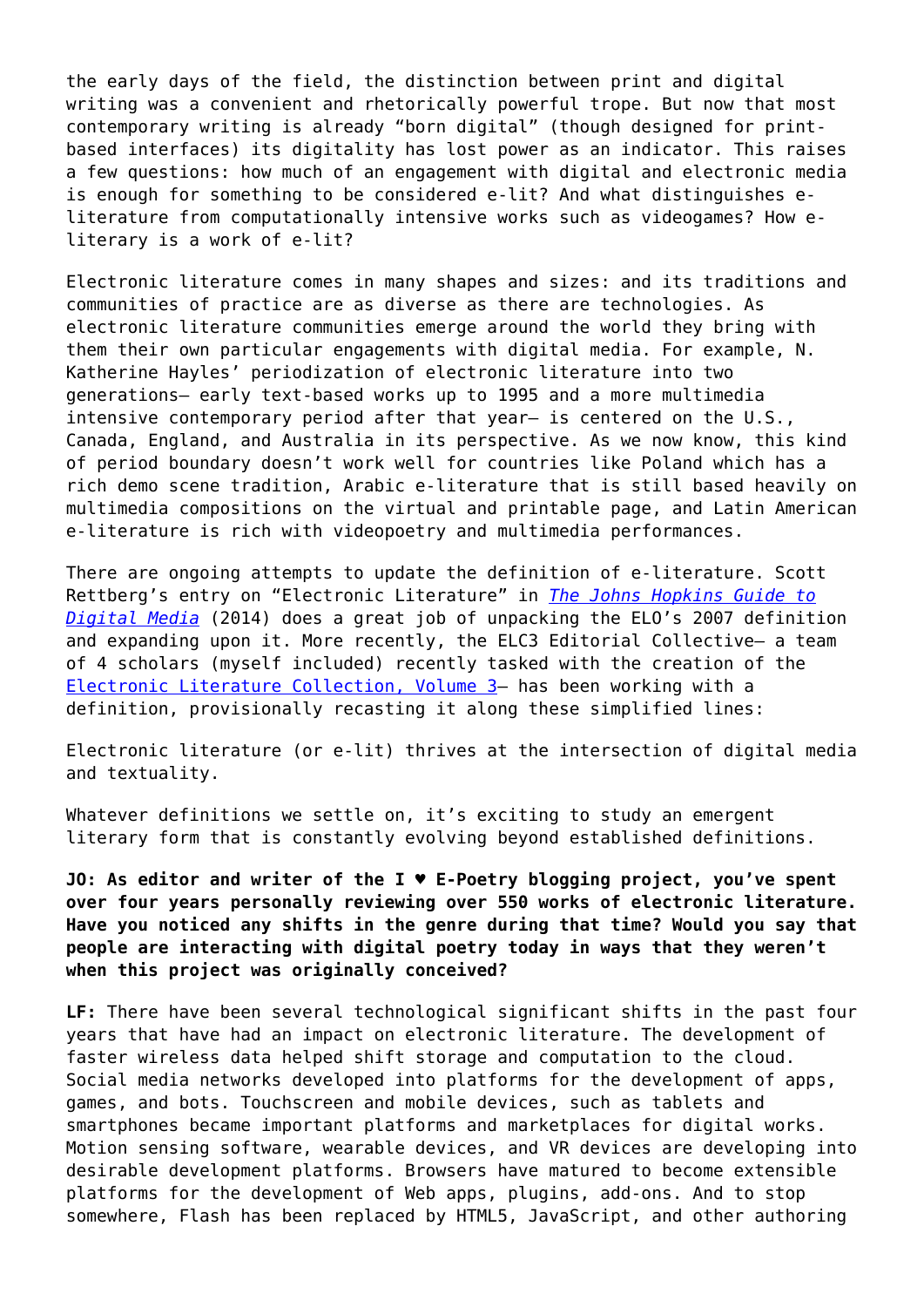systems. All of these technological shifts are starting to affect the new elit being written in direct and subtle ways.

Here are a few examples.

Bots, an e-lit genre that started in 1966 with Joseph Weizenbaum's chatterbot **ELIZA**, has grown and *diversified enormously* in Twitter and other social networks, led by bot maker [Darius Kazemi](http://tinysubversions.com/) and several thriving communities, such as the [#botALLY](https://twitter.com/hashtag/botALLY?src=hash) and [#Botmakers.](https://botmakers.org/) Mainstream media outlets are covering news on bots, to the extent that a recent publication, [BotWatch,](http://bot.watch/) emerged to aggregate news and commission articles on bots. Bots are perhaps the fastest growing e-lit genre at this time.



Some of the generated

output by ["Magic Realism Bot"](https://twitter.com/MagicRealismBot) by Chris and Ali Rodley

- Interactive Fiction (IF) and [hypertext fiction](http://en.wikipedia.org/wiki/Hypertext_fiction), both of which saw their heyday in the 1980s and 1990s, find their legacy continued in platforms like [Twine,](http://twinery.org/) which lends itself for the authoring of both hypertext narratives and games.
- We are seeing increasingly high quality work developed for iOS and Android touchscreen devices, such as Jason Edward Lewis' [PoEMM](http://www.poemm.net/) series, Jörg Piringer's [Lettrist apps,](http://apps.piringer.net/) Jody Zellen's [artistic apps,](http://www.jodyzellen.com/apps/) Samantha Gorman and Danny Cannizzaro's award-winning iOS novella *[Pry](http://prynovella.com/)*, and the Kickstarter funded game-novel by Aaron Reed and Jacob Garbe *[Ice-Bound: A](http://www.ice-bound.com/) [Novel of Reconfiguration](http://www.ice-bound.com/)*.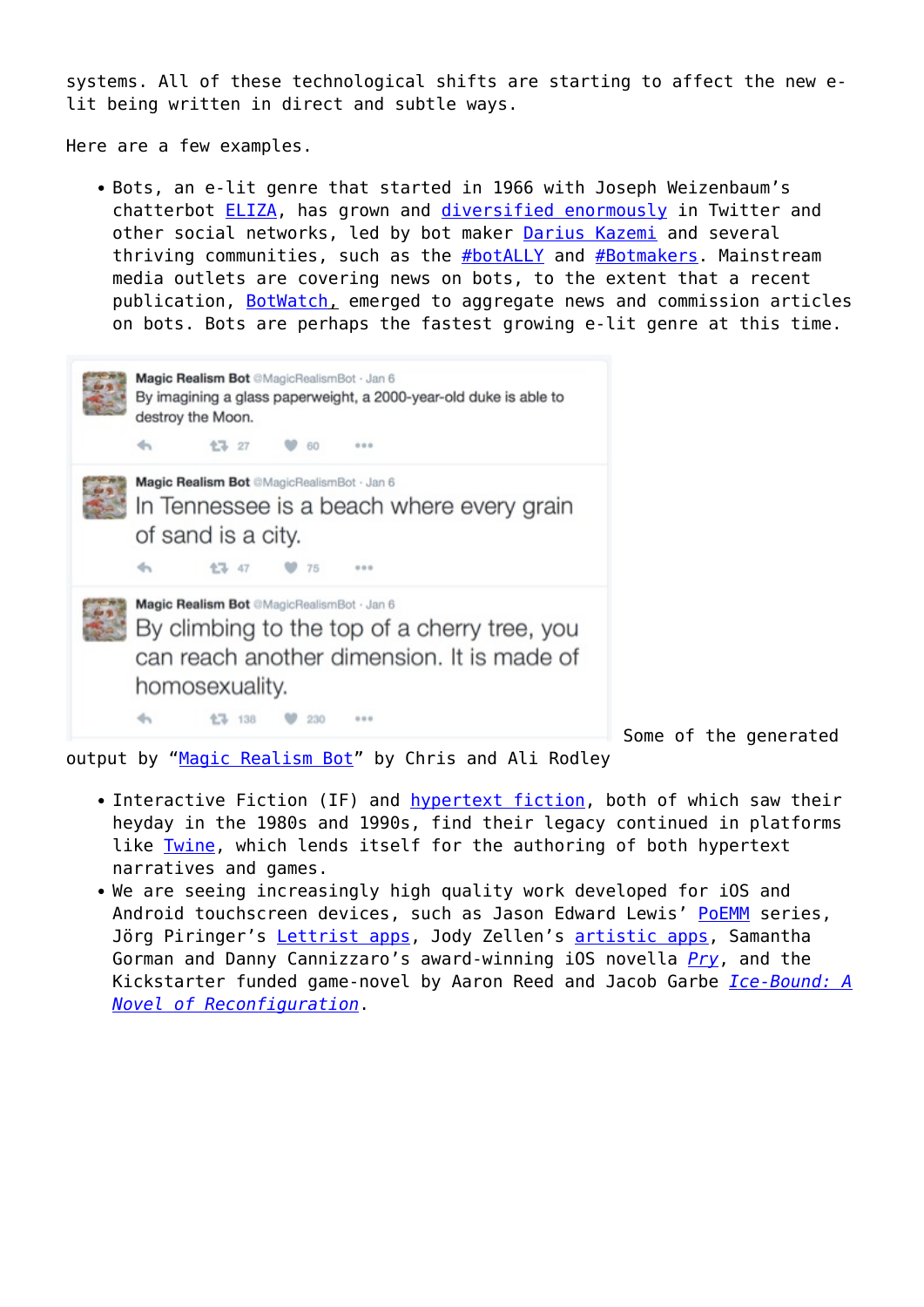

"chromosome one," *Tiny*

*Poems* by Jörg Piringer

• Writers like [Jim Andrews](http://vispo.com/), [Andy Campbell,](http://dreamingmethods.com/) [Christine Wilks](http://www.crissxross.net/), [María Mencía](http://www.mariamencia.com/) and [Alan Bigelow](http://webyarns.com/), who developed their oeuvre in Director and Flash in the first decade of the 2000s are now shifting to CSS, HTML5, JavaScript, Processing, Unity, and other development environments to produce work that extends their poetics into new platforms and new forms.



Still from "Transient Self Portrait" by María Mencía

New collaborative teams produce works that have hybrid existences in digital media and physical spaces, such as [Zuzana Husárová and Lubomir](http://delezu.net/) [Panák,](http://delezu.net/) Natalia Fedorova and Taras Mashtalir (aka [Machine Libertine\)](http://www.machinelibertine.me/), [Amaranth Borsuk](http://www.amaranthborsuk.com/) who collaborated with Brad Bouse to create *[Between Page](http://www.betweenpageandscreen.com/) [and Screen](http://www.betweenpageandscreen.com/)* and continues to collaboratively create works that place elit in conversation with [artists' books.](http://en.wikipedia.org/wiki/Artist%27s_book)

Even publishers are starting to realize the potential e-literature has, as can be seen in the explosion of interactive [children's e-literature](http://iloveepoetry.com/?p=11228) for touchscreen devices, as well as the production of [multimedia](http://ipoecollection.com/) and [critical](http://thewasteland.touchpress.com/) [editions](http://thewasteland.touchpress.com/) of classic literary works– productions that Bárbara Bordalejo has aptly labeled "[born-again digital](http://iloveepoetry.com/?cat=623)."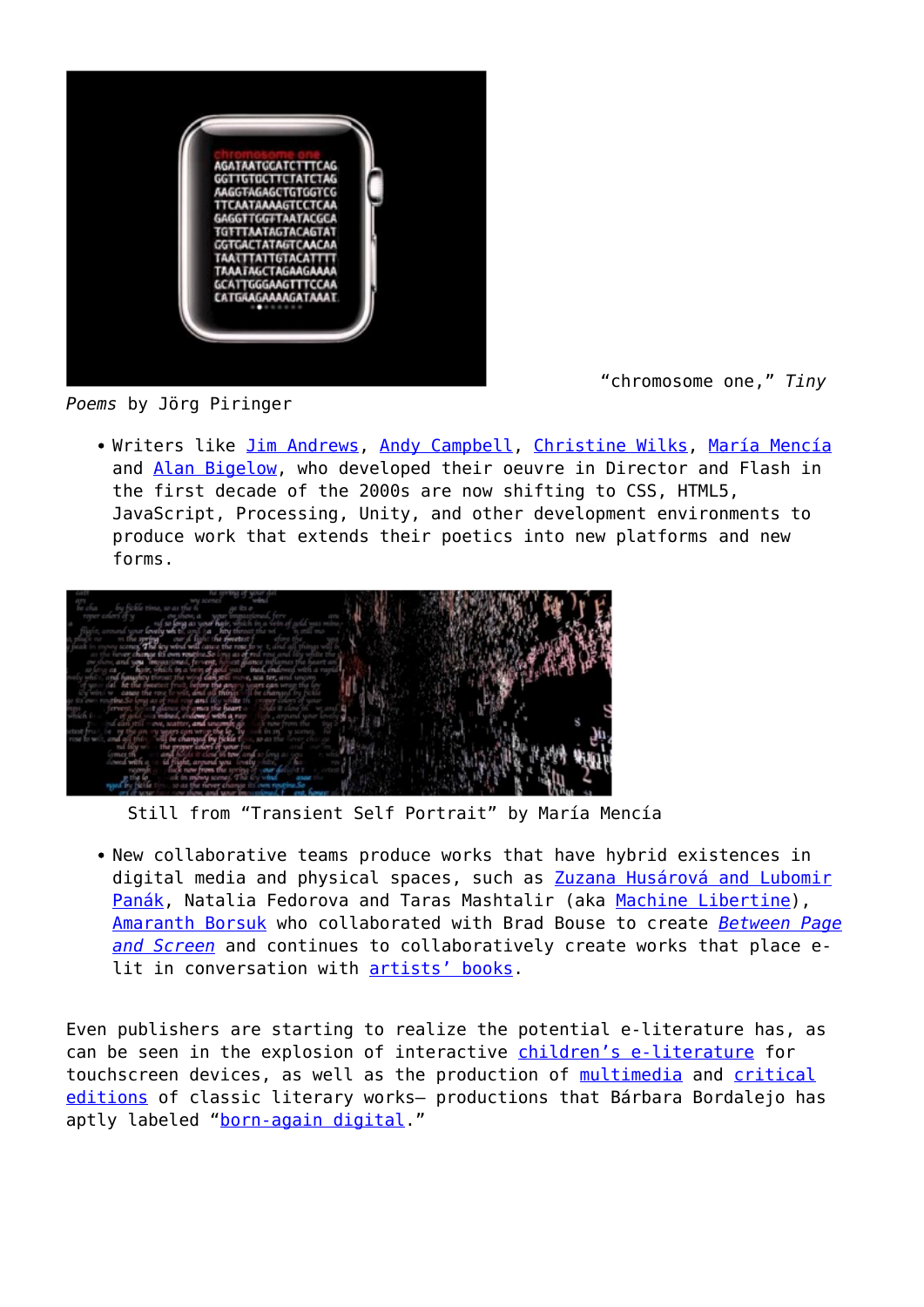

Figure 2: *iPoe Collection* by Play Creatividad

The most important shift I have noticed has come from audiences, who seem to be waking up from the [e-book](http://en.wikipedia.org/wiki/E-book) spell cast on them by the publishing industry (perhaps necessarily) to discover the possibilities of digital media. One indicator is the recent explosion of [transmedia storytelling,](http://en.wikipedia.org/wiki/Transmedia_storytelling) an old idea that has become increasingly popular and participatory with the rise of social networks. People are participating massively in online gaming, writing fan fiction and creating communities to share their born-digital creations online.



They may not even be aware that they are producing something that could be considered electronic literature, or that there's an intellectual and artistic history to the work they're doing. We can see this with the massive creation and dissemination of *image macro memes* (which have comics as an antecedent) and **kinetic typography** videos (preceded by film and television [title sequences\)](http://www.artofthetitle.com).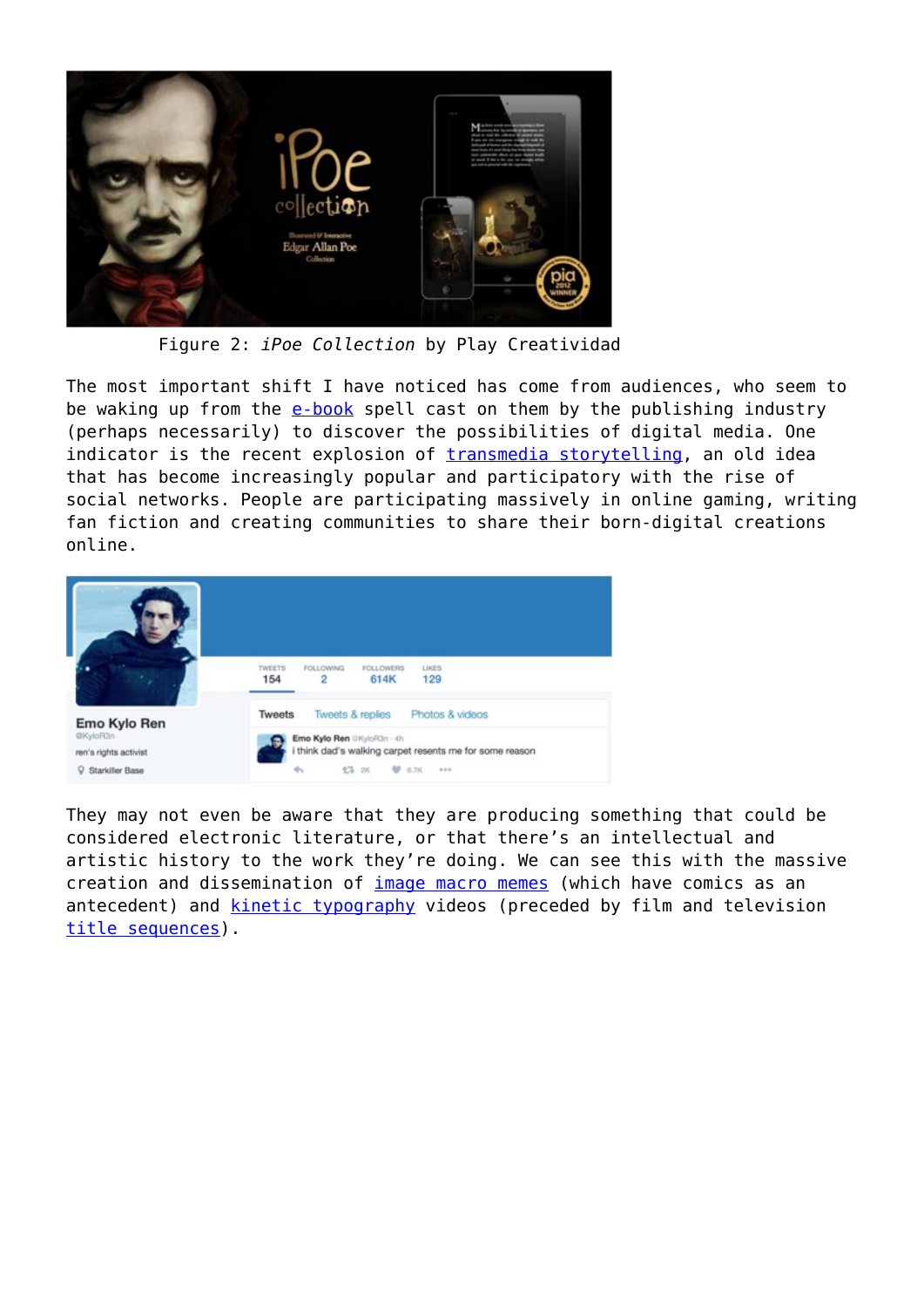

My play on

the [Matrix Morpheus meme](http://knowyourmeme.com/memes/matrix-morpheus)

The crucial thing is that people are increasingly creating, sharing, reading, and interacting with works that "thrive at the intersection of digital media and textuality." And when they're ready, they'll learn about its history and traditions in [I ♥ E-Poetry](http://iloveepoetry.com/) and [other scholarly resources](http://eliterature.org/cell/).

## **JO: In your role as Fulbright Scholar of Digital Culture, you've done a lot of work in preserving first generation electronic literature projects. Can you talk about a little bit about the challenges in preserving digital works in the face of our rapidly accelerating world of technology?**

**LF:** This is a huge issue in our field because works are created in and for a specific computational environment– platforms, hardware, operating systems, software, plugins, fonts, etc.– and these change constantly. Future versions of software and operating systems tend to offer 5-10 years of backwards compatibility and then you need to upgrade or lose works created for older versions, as was the case with Adobe Director (read [this interview](http://blogs.loc.gov/digitalpreservation/2013/03/quest-for-the-critical-e-dition-an-interview-with-leonardo-flores/) for an example) and may soon be the case with Flash. Sometimes software is discontinued entirely, as was the case with [Apple HyperCard](http://en.wikipedia.org/wiki/HyperCard), and works developed for it are either [ported](http://en.wikipedia.org/wiki/Porting) to another system or rendered obsolete.

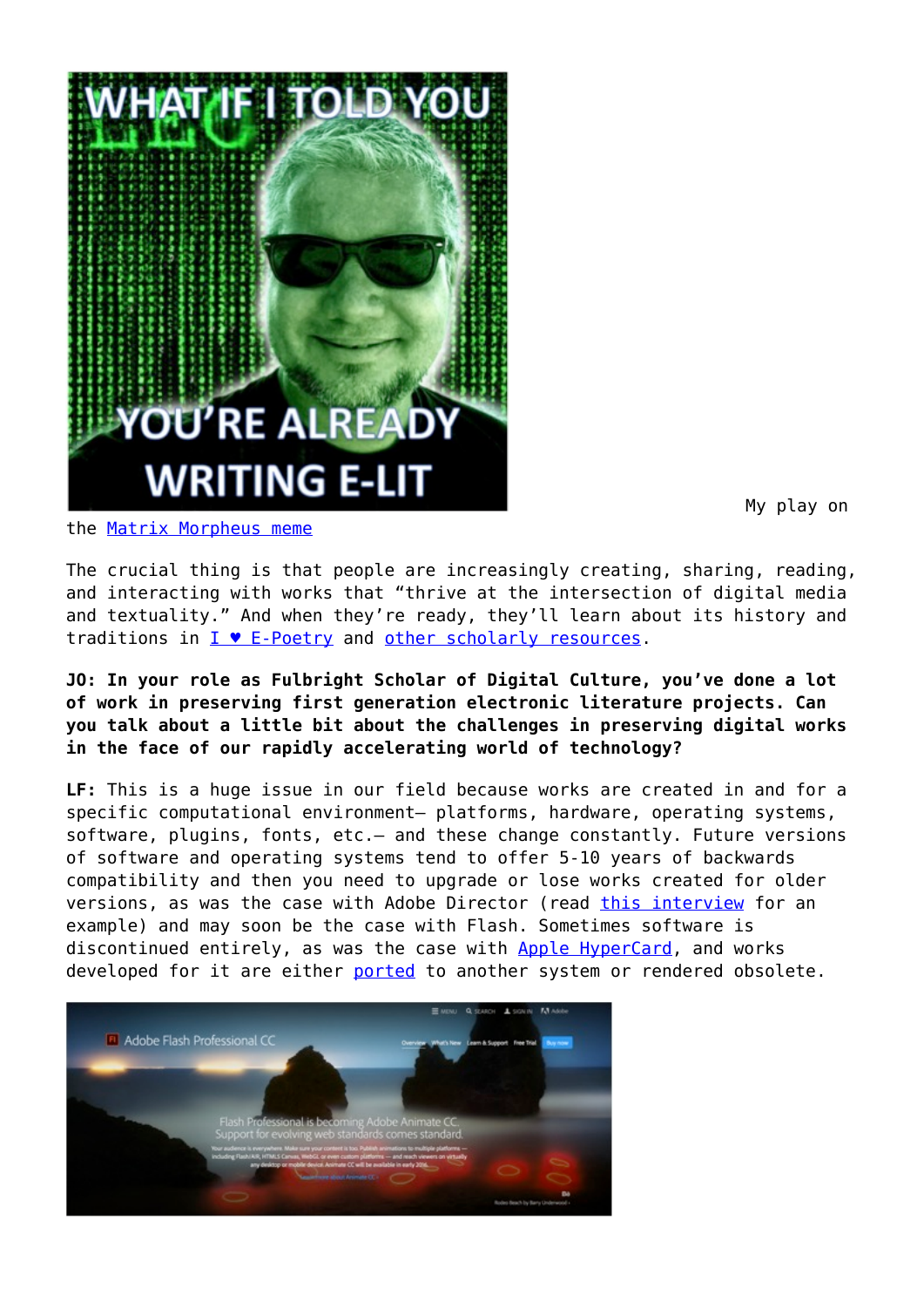Screenshot of Adobe Flash Web page (taken January 6, 2016)

There are several strategies we can use for preservation of born-digital works:

- **Collecting, Publishing, Curating, Exhibiting, Teaching,** and **Studying** works of electronic literature are the first line of defense towards preservation. Circulating and getting people to experience and think about e-lit gives it cultural value. And cultures prioritize the preservation of works that matter to them. Even if the works disappear or become inoperable, we can remember they existed.
- **Documenting** works goes a step further by describing, taking screenshots, and/or recording video playthroughs to get a sense of how they worked, as we can see in the [Pathfinders Project](http://pathfindersproject.com/). The projects affiliated with the [Consortium of Electronic Literature](http://eliterature.org/cell/) (CELL), all do important work of describing, categorizing, and critically appraising e-lit works.
- **Archiving** published works and their source files, so that future generations can access the files, even if obsolete. [The Electronic](http://collection.eliterature.org) [Literature Collections](http://collection.eliterature.org), [EX,](http://po-ex.net/) the [Internet Archive](https://archive-it.org/organizations/165) in conjunction with the [Electronic Literature Organization,](http://eliterature.org/) as well as some university libraries have created repositories, but there is much more work to be done in this area.
- **Collecting hardware, operating systems, and software** is another strategy because it preserves the physical and computational context for the works. Centers like the [Media Archaeology Lab](http://mediaarchaeologylab.com/) (MAL), [The Trope Tank](http://nickm.com/trope_tank/), [MITH](http://mith.umd.edu/), the [Electronic Literature Lab](http://dtc-wsuv.org/wp/ell/) (ELL) lovingly preserve and extend the life of vintage computer hardware and the works that run in them.
- **Porting** works to contemporary computational environments is a good short-term strategy, but requires future upgrades as these technologies change. An exemplary porting and archiving job was done in 2004 with bpNichol's 1984 Applesoft Basic e-poem *[First Screening](http://vispo.com/bp/)*.
- **Emulation** or **Virtualization** of computational environments so that old works can run in the contexts and dependencies they were designed for is a newer approach that has great promise, as can be seen in projects like the [Internet Arcade](https://archive.org/details/internetarcade).

The big issue isn't just the preservation of digital literature. It's the preservation of digital EVERYTHING. The more we rely upon digital technology for interaction, knowledge production, creativity, communication, leisure, and running our world the more urgent digital preservation becomes. For a more comprehensive coverage of this subject visit the Library of Congress resource [digitalpreservation.gov](http://www.digitalpreservation.gov/).

**JO: Finally, how do you see the role of electronic literature–specifically electronic poetry–evolving in the future? Is electronic poetry a genre that stands separate from traditional poetry, or do you imagine a merging of the two, so that what we now consider to be experimental digital work will one day be conceptualized as the norm?**

**LF:** It's hard to tell, precisely. Some scholars feel that electronic literature will become normalized and we'll eventually be able to drop the "electronic" qualifier so that it's just literature. I agree and like this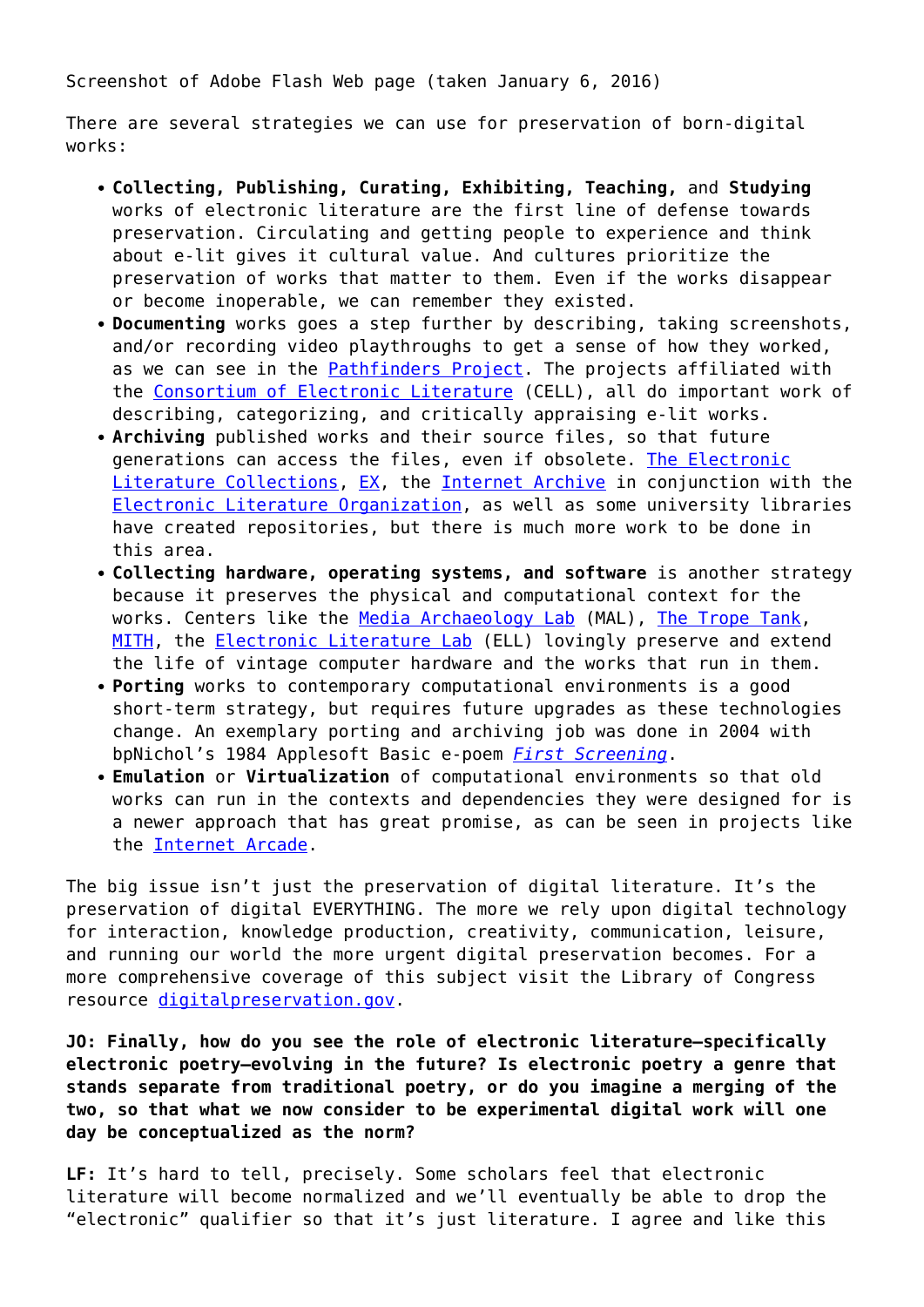trajectory. Digital writing is here to stay and that includes writing words that move, that respond to input, that recombine, have generative aspects, or behave as programmed. We are already starting to shake off the rhetoric of linearity that print media promoted. And digital environments are perfect for multimodal communication in which instead of communicating by producing signs in a single mode, writing, we communicate by producing what [Gunther Kress](http://scholar.google.com/scholar?cites=16655267088224796309) calls a sign-complex in multiple modes. In other words, just as when we communicate in person we use speech, gestures, facial expression, proximity, and the world around us in digital environments we can use writing, images, video, sound, animation, games, links, touchscreen gestures, and other modes working together to express ideas.

But I can also imagine a [post-digital](http://www.aprja.net/?p=1318) literature emerging in the future– no: in the present, [as Florian Cramer has suggested.](http://www.aprja.net/?p=1318) Post-digital literature eschews digital technologies to refocus attention on older technologies like the page, book, scroll, or human body. But like a hipster taking a typewriter to the park, this will be an ironic gesture born from nostalgia, and the resulting literature will inevitably be different from the literary present they'll be attempting to reconstruct.



We are already digital writers, and [have been for a while,](http://metalab.harvard.edu/2013/10/track-changes-the-literary-history-of-word-processing-with-matthew-kirschenbaum/) even if we're unaware of it, just as our children and *their* children will be increasingly native to the possibilities of digital writing.

I think it's inevitable.

## **JO: Who are some of the genre's emerging poets and creators that we should keep an eye out for?**

**LF:** I have partly answered this question in my discussion of the shift in electronic literature, but instead of elaborating now, and I could, how about I finish answering this question in about a year? I am currently working with Stephanie Boluk, Jacob Garbe, and Anastasia Salter in assembling the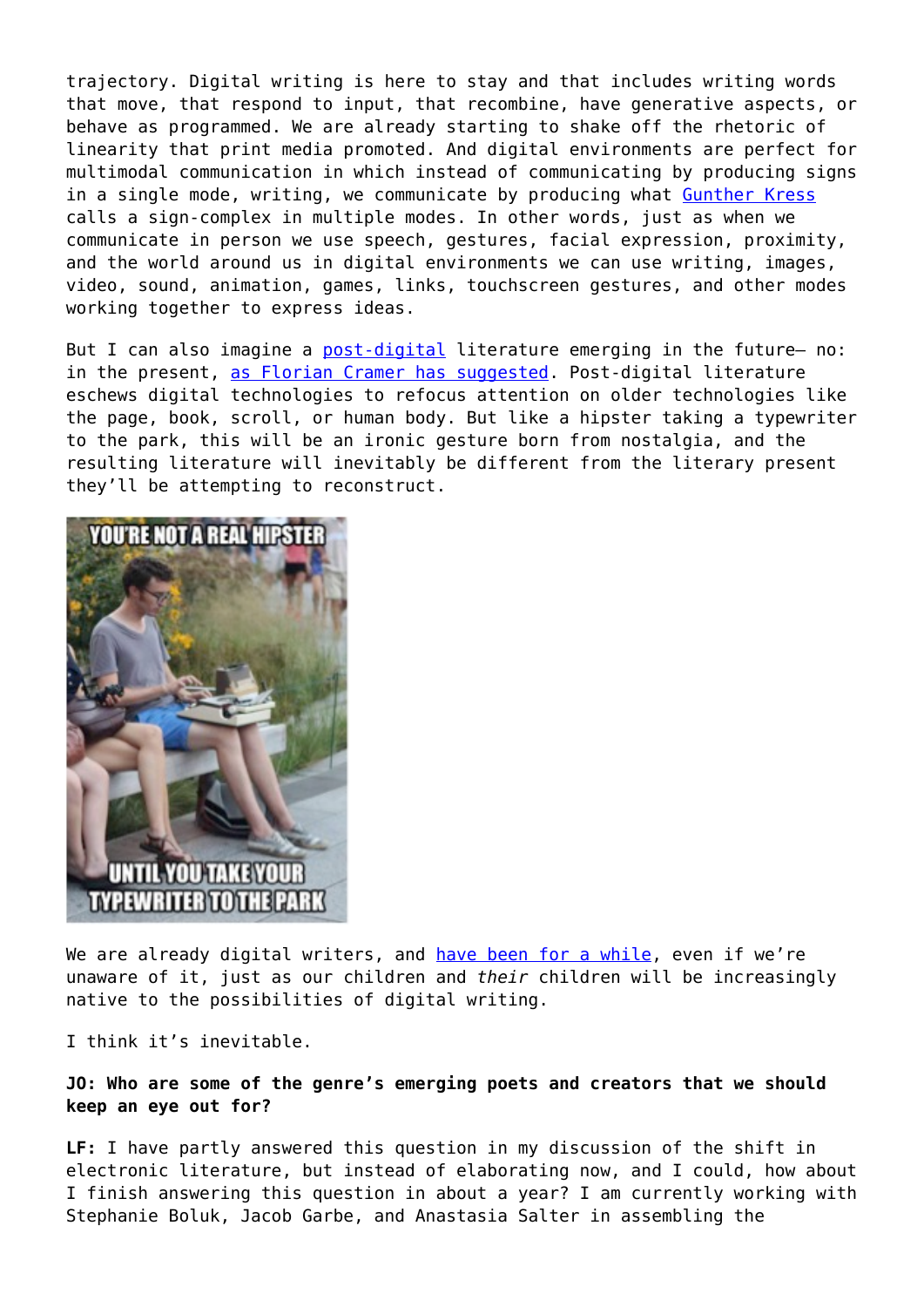*[Electronic Literature Collection, Volume 3](http://eliterature.org/elc3/)*, which should be complete in February 2016. Our selection will be my response, though I'm sure by then we'll have discovered a whole new set of amazing writers and works of electronic literature.

In the meantime, go read  $I \bullet E\text{-Poetry}$  and subscribe to its feed. We have a talented team of contributors reading and writing about e-literary works that excite them. And the ♥ we feel for these works is bound to be contagious!





**Jake Offenhartz** is a staff writer at [HistoryBuff.com.](http://historybuff.com/) Some of his better thoughts can be found on Twitter [@jangelooff.](https://twitter.com/jangelooff)



**Leonardo Flores** is a Full Professor of [English at the University of Puerto](http://www.uprm.edu/english) [Rico: Mayagüez Campus](http://www.uprm.edu/english) and the Treasurer for the **Electronic Literature** [Organization.](http://eliterature.org) He was the 2012-2013 Fulbright Scholar in Digital Culture at the University of Bergen in Norway. His research areas are electronic literature (especially poetry), and its preservation via criticism, documentation, and digital archives. He is the creator and publisher of a scholarly blogging project titled *I ♥ E-Poetry* [\(http://iloveepoetry.com\)](http://iloveepoetry.com) and [a member of the Editorial Collective](http://leonardoflores.net/blog/the-electronic-literature-collection-volume-3/) for the *Electronic Literature Collection, Volume 3* (forthcoming February 2016). For more information on his current work visit<http://leonardoflores.net>or follow him on Twitter